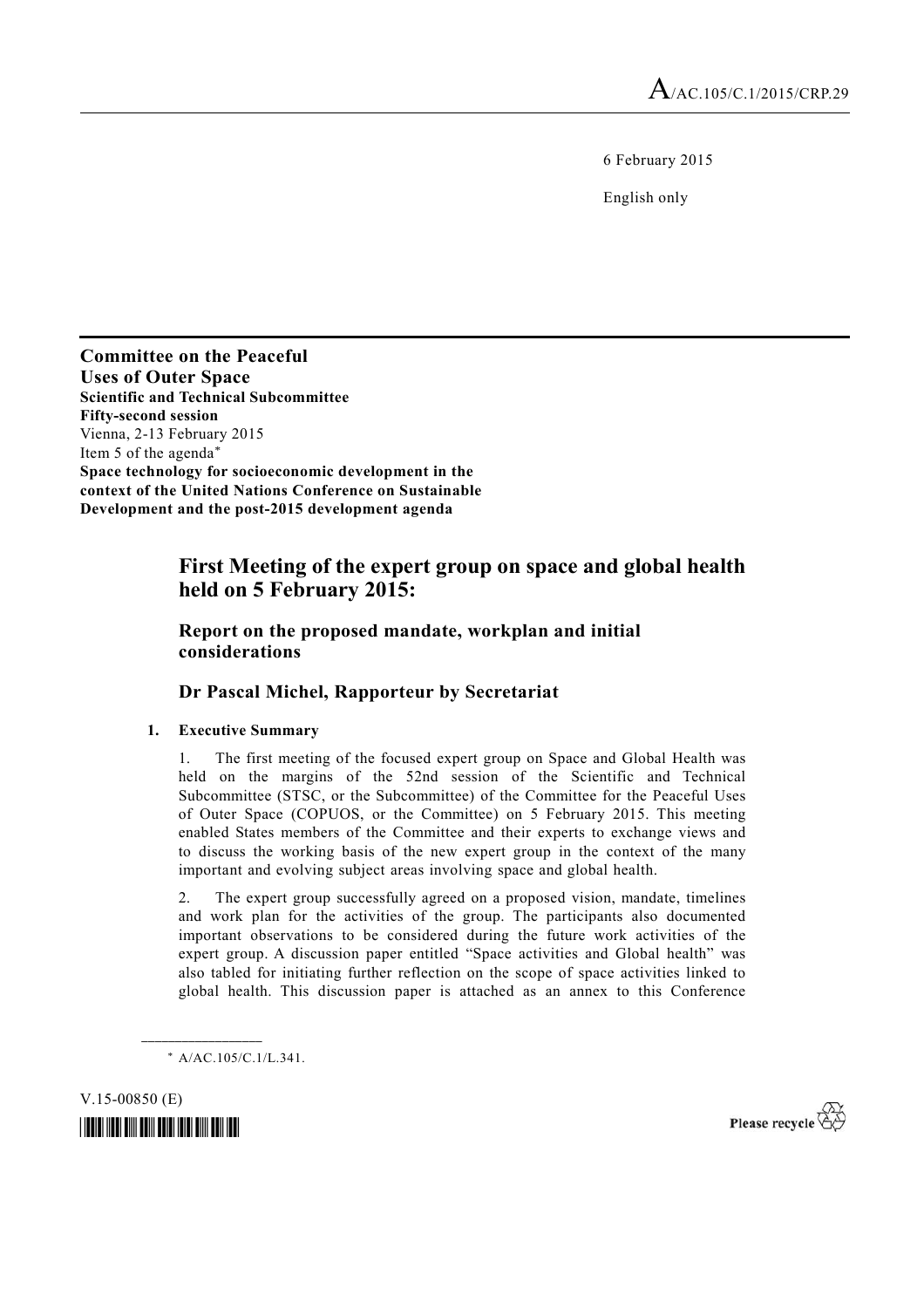Room Paper (CRP). The proposed vision, mandate, and workplan included in this CRP are for the consideration of STSC members for approval.

### **2. Summary of the meeting**

3. This report is meant to convey the key highlights of the discussion by participants and is not meant to be an exhaustive record of all interventions provided during the meeting.

4. The first meeting of the focused expert group on space and global health took place in the margins of the 52nd session of STSC on 5 February 2015 and was formatted as a 3-hour workshop. A provisional agenda, a draft mandate for the group and a non-paper scoping the many domains of space linked to global heath were distributed electronically ahead of the meeting to frame the discussion. A total of 14 participants exchanged views during the work of this group. An important point on the agenda was a presentation of the Action Team 6 Follow-up initiative. The group first agreed on the agenda and discussed details relevant to membership, reporting mechanisms and timelines of the expert group. Of note, the group agreed to leave the membership open to allow STSC members to propose other experts to join the group at any time and as appropriate in relation to topics of the workplan.

5. The group also agreed to set a 3-year timeline for implementing the workplan and to meet in the margins of the STSC every year. In addition, the group will seek opportunities between STSC sessions to meet in the margins of another event on a technical subject pertinent to the work of the group. The group reviewed and discussed in detail the mandate and the content of the workplan. It is important to note that, although the elements of the workplan are set over a 3-year period, the members of the group agreed to be active, produce recommendations and respond to needs that may arise in the short term. The group agreed on a mandate and a workplan as reported below.

6. The meeting of the expert group on space and global health was also the occasion for the Action Team 6 Follow-up initiative (AT6FUI) to provide a final report of its activities. Dr Engelbert Niehaus of Germany presented the achievements of the AT6FUI which was led by the University of Koblenz-Landau over the past 3 years. The presentation concluded with the importance of reaching people and having affordable solutions adapted to their needs. The presentation was very well-received and participants noted interesting results of the AT6FUI including a strong participatory and multi-disciplinary approach to problem-solving involving open and low cost solutions. The presentation raised an observation relating to the value of formally analyzing benefits of such initiatives to better document successes. The Koblenz-Landau University and Germany was recognized for their significant contributions related to the success of the AT6FUI. The United Nations Office of Outer Space Affairs (UNOOSA) was also thanked for their support and guidance during the work of the AT6FUI. The AT6 Follow up initiative is now officially closed.

7. The participants were then asked in the a round table to freely express needs, issues and recommendations pertaining to the work of the expert focus group. These are summarized below under "Observations and recommendations".

8. Finally, the participants agreed to attach the discussion paper that was submitted by Canada summarizing space activities and global health as an annex to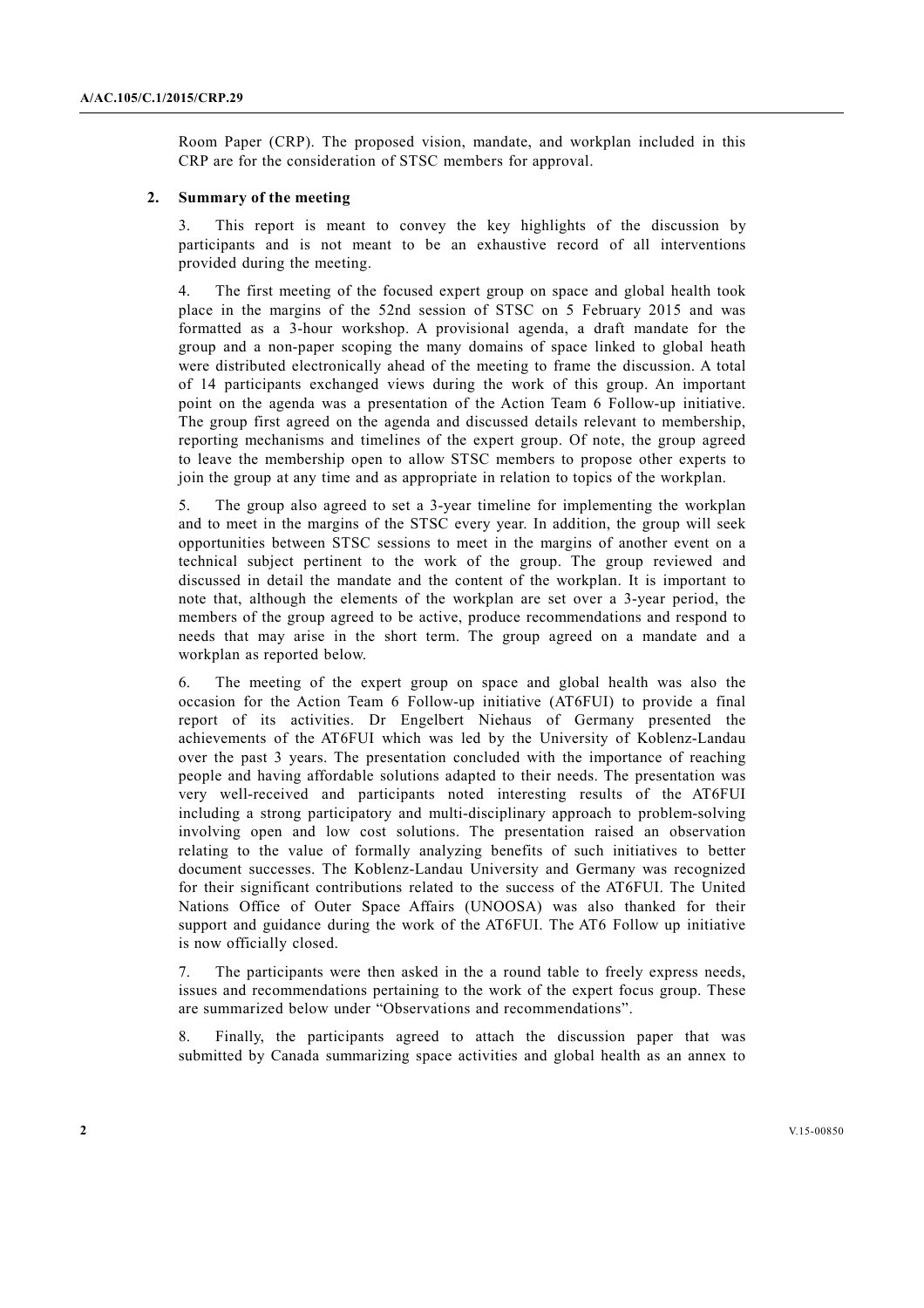this CRP. This discussion paper includes a matrix analysis mapping out the various key health activities in relation to key space activities. This matrix is meant to help position the different activities related to the vast domain of health and space with the intention of organizing these activities and providing tangible recommendations for structuring actions. Participants agreed to further study the findings of this discussion paper and to return comments and observations to the Chair of the expert group in a timely manner. It is then expected to receive these final comments and observations by Member States before 15 May 2015.

#### **3. Background and vision**

9. Background: At the 51st session of the Subcommittee, the Working Group of the Whole under the agenda item "Space Technology for socio-economic development in the context of the United Nations Conference on Sustainable Development and the post-2015 development agenda" agreed on the establishment of a focused expert group on space and global health, and agreed that the group should present, under the leadership of Canada, its method and program of work for consideration at the 52nd session of STSC (A/AC.105/1065, Annex I, para. 6).

10. Since the launch of early satellites and the first days of human spaceflight, developments in the space domain have enabled governmental and nongovernmental organizations to address global health issues in new and innovative ways. In particular, Telemedicine, Tele-Health, Tele-Epidemiology and Disaster and Health Emergency Management are the best-known applications benefiting from the unique contribution of space. In addition to these, technological developments and research efforts related to human spaceflight continue to lead to important advances and benefits for health on Earth.

11. Today, significant opportunities are arising to further leverage the use of space to address global health issues and to make such applications and their benefits more widely available thanks to advances in various technologies; the growing availability and affordability of space technologies; and the increasing collaboration among States in this important area.

12. The connection between space and health implies broad and complex linkages among various scientific domains and social benefit sectors. To pursue collective progress in this inter-sectorial area, it is essential to better understand its many facets; to enable States and their experts to focus efforts in areas that are best attuned to national priorities, knowledge and capacities; and to promote collaboration and information sharing.

13. Vision: In this context, there is an urgent need to foster more synergy and promote the convergence of common interests among Member States in this important social benefit area. It is envisioned that the expert focus group will enable collaborative engagement of Member States, international intergovernmental organizations and non-governmental organizations and propose tangible and long lasting solutions regarding the contribution of space to the global health agenda.

#### **4. Mandate**

 1. The focused expert group reviews and analyses current uses of space (technology, applications, practices and initiatives) in support of global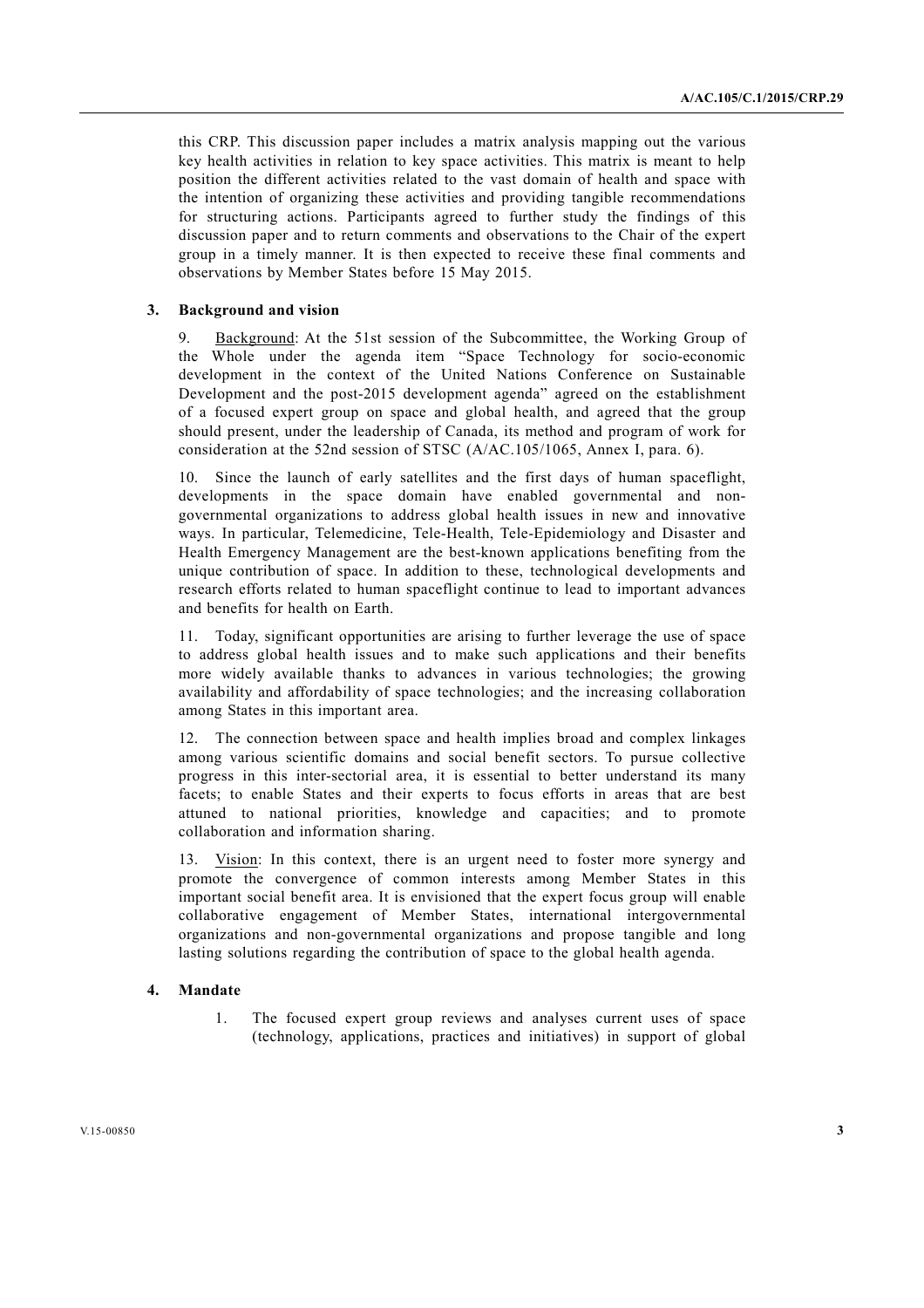health needs in order to: identify gaps; propose recommendations; and provide orientation for the future work of the STSC.

- 2. By holding work sessions on the margin of the STSC, the expert group provides a forum to enable Member States, international intergovernmental organizations, non-governmental organizations and their respective experts to share needs, opportunities, best practices and expertise to actively engage, link and enable use of space (technology, applications, practices, capacity building and initiatives) for global health purposes.
- 3. By reporting to the STSC through its Working Group of the Whole, the expert group increases awareness, engagement and promotion of collaborative and direct actions by Member States on this topic while concentrating their energy on achieving tangible and long-lasting results.

#### **5. Workplan**

14. The activities of the group are planned over the next three years. The group work plan includes:

- 1. Review of the current and evolving state of affairs relative to the use of space in support of global health needs and a specific scope for the expert group (2015);
- 2. Compile practices and initiatives, current or planned (concepts, science, capacity building, operations) according to the proposed scope (mainly 2015-16);
- 3. Analyse gaps and opportunities for future development and to enhance alignment toward global health goals according to current context (mainly 2016-17);
- 4. Explore possible cooperative and user-driven solutions to address these gaps (mainly 2017-18);
- 5. Continue efforts to promote active engagement of the United Nations Committee for the Peaceful Uses of Outer Space and other relevant national and international organizations towards tangible actions in this domain (ongoing).

#### **6. Observations and recommendations**

15. Here is a summary of key observations collected during the discussion of the expert group:

 - Pool of experts in the space and global health interface: A list of people who participated to the first meeting of the focused expert group on space and global health should be created and kept up to-date. Given the vast domain covered by the topic of space and global health, a list of other experts and interested possible collaborators should be created as a start in organization of a so-called "community of practice" (COP). Given the work by AT6FUI, the experts that worked collaboratively in this latter group could be considered founding members of such a COP.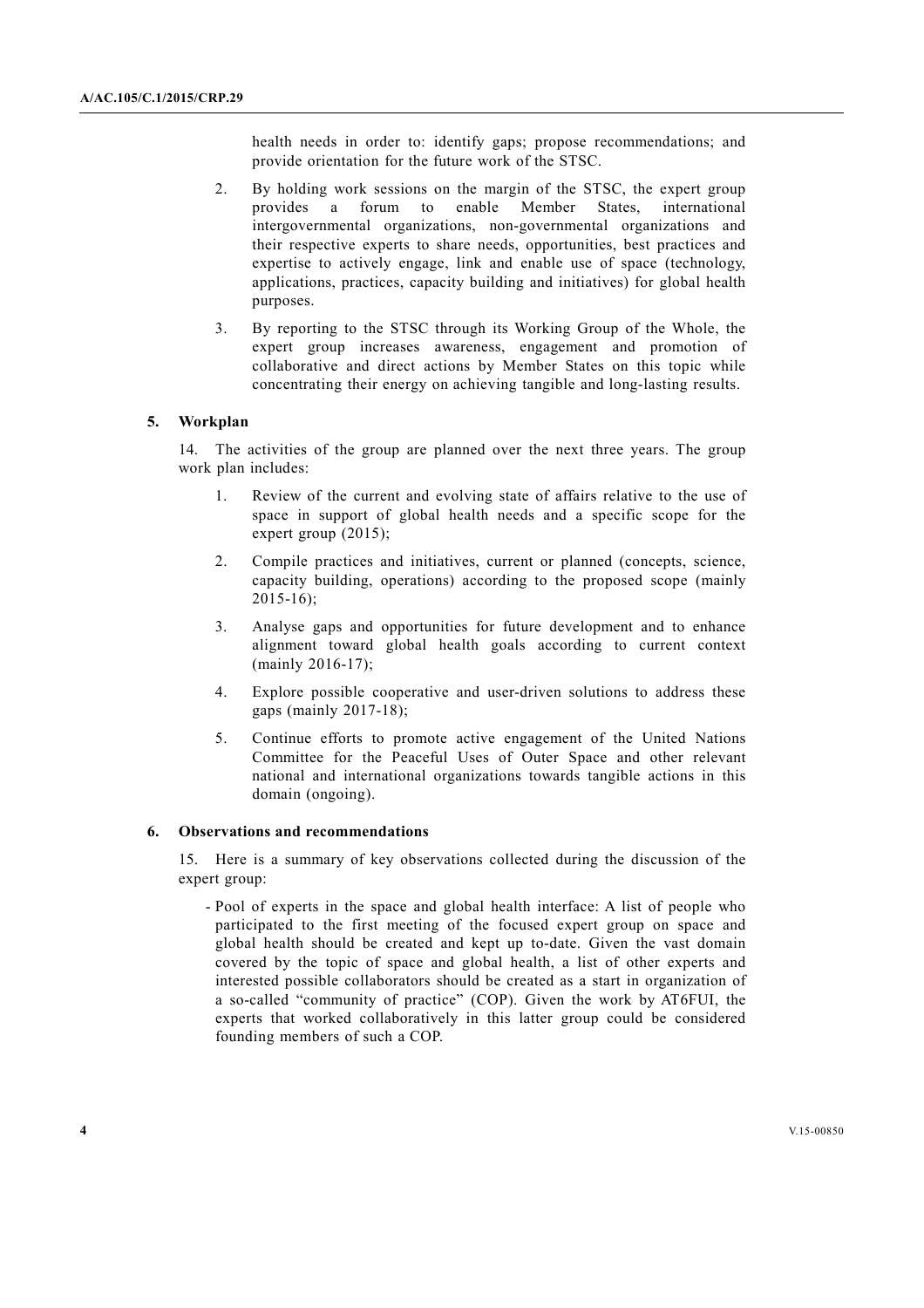- Expression of global health needs: Participants consistently noted the significant importance of engaging key international health organizations in discussing global health needs. The notion of stimulating the expression of these key global health needs was central to the idea of a "pull" model for discussing appropriate spatial solutions aligned with these needs. It is recommended that participants of the expert group continue active efforts in identifying global health partners and engage them for expression of needs and possible collaborations.
- Active engagement of the World Health Organization (WHO): Given the central role of the WHO as a United Nations leader in global health and given the desire to align space solutions to expressed global health needs, it is recommended to continue efforts to actively include the WHO in all levels of discussions and to consider long lasting mechanisms to have WHO and UNOOSA working closely together in guiding activities at the interface between space and global health. The current option of a "WHO collaborating center" was also discussed for future consideration.
- Active engagement of the United Nations Office of Outer Space Affairs: Given the central role of UNOOSA as a leader in space affairs, and in consideration of its past interest in guiding and supporting capacity building and cooperation for socio-economic benefits including health, participants noted the need for a continued and focused engagement of UNOOSA in facilitating progress towards global health benefits from space through capacity building activities (workshops, trainings, fellowships, etc.).
- From proof of concept to operation and action: Participants noted the need to continue the effort to move research, pilot studies and proof of concepts into ongoing applications and programs supporting global health needs.
- Social issues linked to space solutions for global health: Participants noted issues linked to social-psychological acceptance, social values, legal, ethical and political considerations that are often significant in determining the success of a space solutions for global health. These aspects require further study.
- Formally assessing benefits from initiatives: The need to more formally assess the costs and the benefits of a space solution program toward global health (such as a telemedicine initiative) and the difficulty in defining and measuring performance indicators toward that end was discussed. It is understood that enhanced assessment of cost-benefit of initiatives would provide a strong argument in favour of continued development of such solution but issues relative to methods exist. Further activity such as a consensus conference or other mechanisms should be considered to advance this issue.
- Providing guidance to key subject areas: In addition to providing findings for the consideration of STSC, participants recommended that the expert group be available to provide guidance to key international initiatives such as the discussion on the contribution of space to the post-2015 development agenda.
- Considering opportunities to meet in the margins of other events: Participants noted the desire to take the opportunity to meet and provide progress to the activities of the expert group in the margins of meetings pertinent to the issues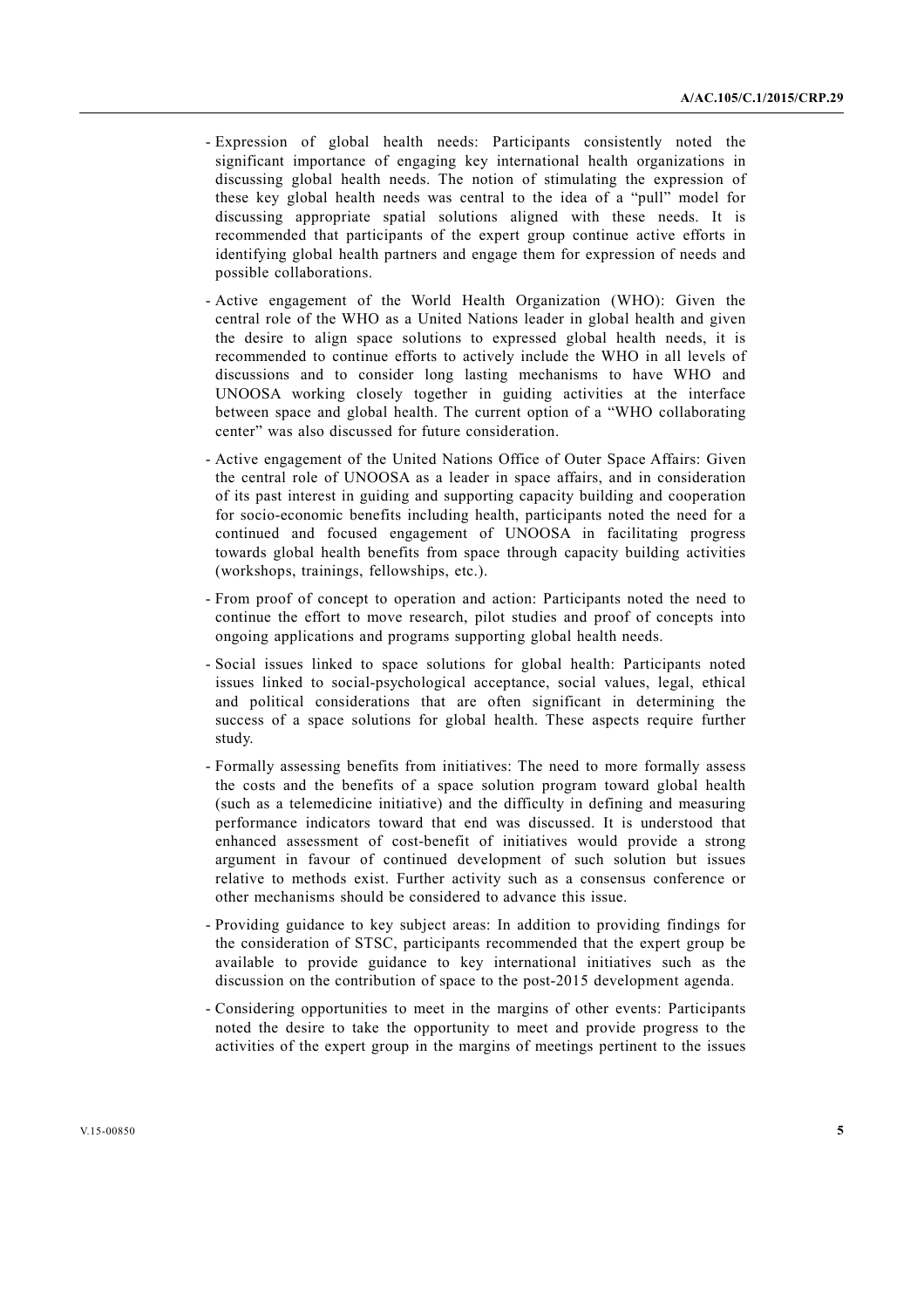linked to space and global health and organized between the STSC sessions. Meetings through electronic means (phone, or video) could also be organized to facilitate communication and work progress.

 - Other technical considerations: Throughout the discussion, participants expressed a collection of other technical issues pertaining to implementing projects in the various areas of space and health. These were duly noted and will serve in future discussions and analyses of the expert focus group.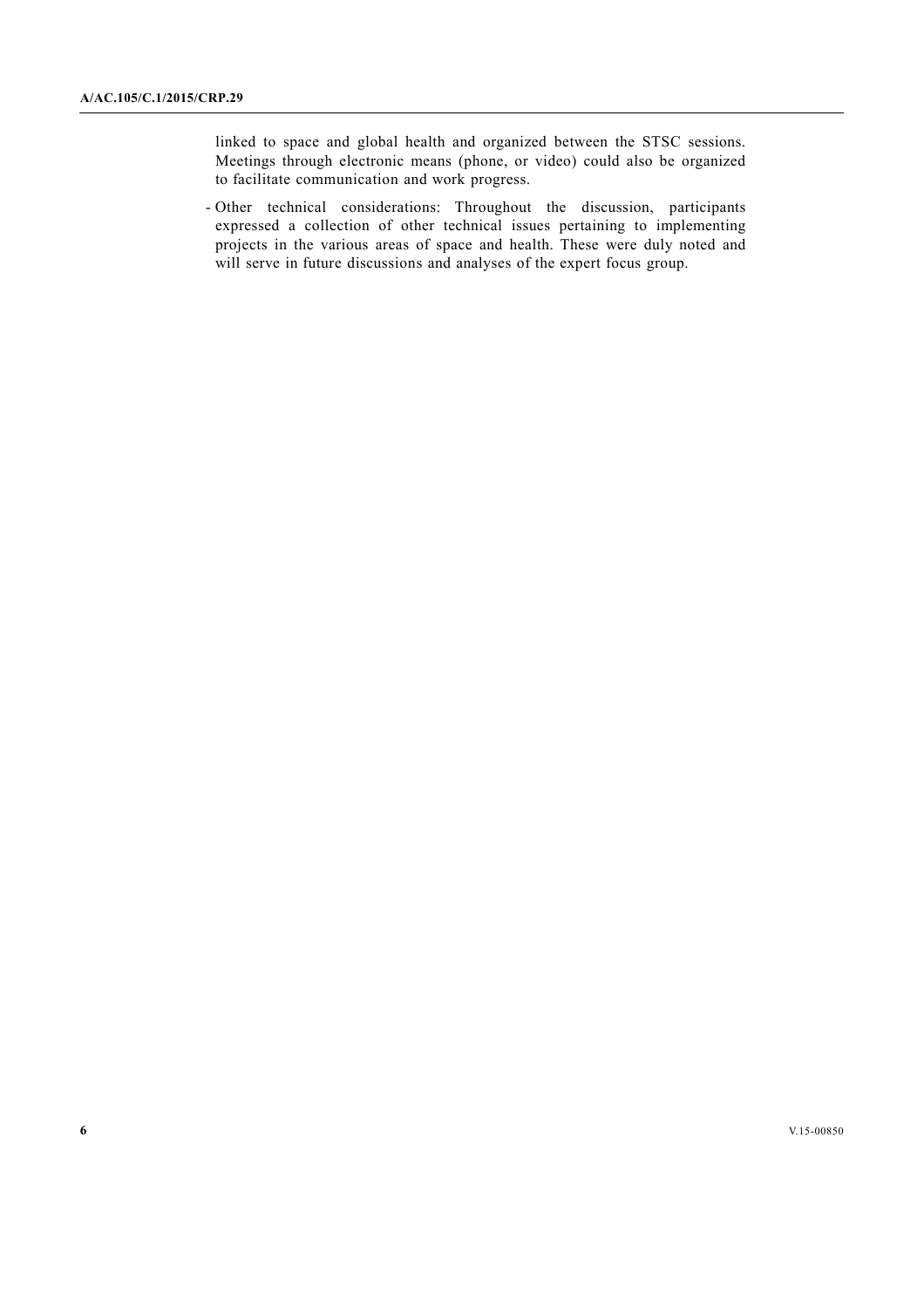# **Annex 1**

# **Space Activities and Global Health**

# **Discussion paper**

# **1. Introduction**

While the following is not a comprehensive review of all current and ongoing activities, the intent is to provide a framework that could allow states to appreciate the various aspects of space and global health. The framework could be used to organize the future work of the Scientific and Technical Subcommittee (STSC) of the Committee on the Peaceful Uses of Outer Space (COPUOS). It may be expected that States and their experts would assemble along the specialty of their direct interest and competence and draw a work program for that specialty. Those work programs would then be folded into a broader agenda for consideration of the subcommittee.

## **2. Space Activities**

Space activities that have had a demonstrated impact on global health and related issues can be regrouped under two broad headings: Satellite Activities and Human Space Flight Activities.

## **2.1. Satellite Activities**

Tele-communication provides voice, video, data and internet communication between locations throughout a large part of the world. Thanks to recent technological advances, ground station requirements are less demanding and equipment like satellite phones are becoming less expensive, highly portable and thus, more widely available.

Global Navigation Satellite Systems (GNSS) provide signals that make it possible for individuals to pinpoint their location almost anywhere on the globe. There are currently two interoperable GNSS' – the United States' Global Positioning System (GPS) and the Russian Federation's Global Orbiting Satellite Navigation System (GLONASS). Europe (GALILEO), India (IRNSS), China (BNS) and Japan (enhancements to GPS) are also promoting development in this area.

Remote Sensing satellites allow specific properties of the surface of the Earth and its atmosphere to be measured all over the world and provide a practical way to obtain valuable information for a vast majority of the Earth. This information is not, however, available in real-time. Applications of remote sensing require that satellite data be processed and interpreted.

#### **2.2. Human Spaceflight**

The unique characteristics of outer space have led to the development of orbiting laboratories. The International Space Station (ISS), where humans live and work in an isolated and remote location and conduct microgravity research, is the most notorious example.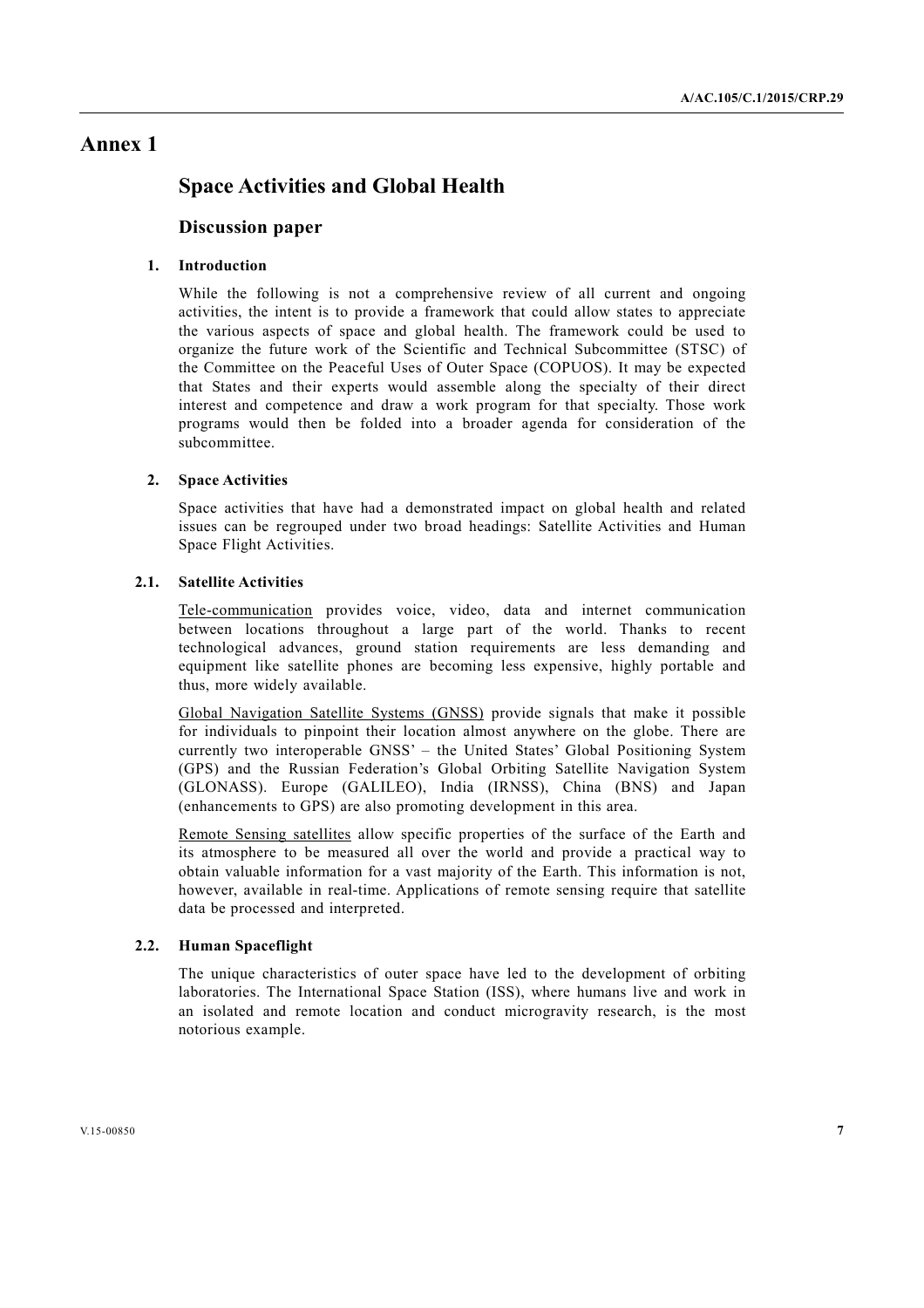Space Life Sciences are an important aspect of the work done by astronauts during space missions, during which microgravity research is conducted and physiological changes are observed in the human body.

Technology development for human spaceflight is significant and includes a wide range of areas of expertise, including advancements in rocket propulsion, space vehicles, and composition of materials, robotic technologies, as well as innovations to deal with challenges of working in an isolated and remote location.

#### **3. Application of Space Activities for Global Health**

Global Health refers to the health of human populations in a global context in a way which transcends the perspectives of individual nations. To date, space activities have contributed to several areas of global health such as medical practice, health services, medical research, prevention and control of infectious and chronic diseases and health security. This wide contribution has been developed and expressed in specialized activities such as telemedicine, tele-health, health sciences, teleepidemiology and disaster and health emergency management.

# **3.1. Telemedicine — Clinical Care at a Distance**

 *(Space: Telecommunication, Global Navigation Space Systems, Technology Development)* 

Telemedicine involves the use of *telecommunication* and information technology to provide clinical care at a distance. Telemedicine benefits from advances in these fields as well as innovative *spin-offs of technologies developed for human spaceflight* to perform health care, including remote diagnosis and tele-surgery. Telemedicine techniques are employed regularly in remote areas in developed countries like Canada and are increasingly being used in developing countries thanks to advances in technologies that have led to cost reduction, heightened capabilities and ease of operation as well as ground infrastructure development. Telemedicine includes:

- Specialist consultation
- Second opinion for physicians
- Remote monitoring and analysis
- Tele-diagnosis
- Tele-consultation
- Peer-to-Peer training
- Tele-robotic diagnosis
- Routing medical emergencies
- Digital applications

Both the European Space Agency (ESA) and the France (CNES) have telemedicine networks in Africa. Other Governmental and non-governmental agencies have developed telemedicine networks which address specific specialties in areas such as dermatology, ophthalmology and HIV/AIDS. These networks are not limited to Africa, but also include SE Asia and Pacific Islands.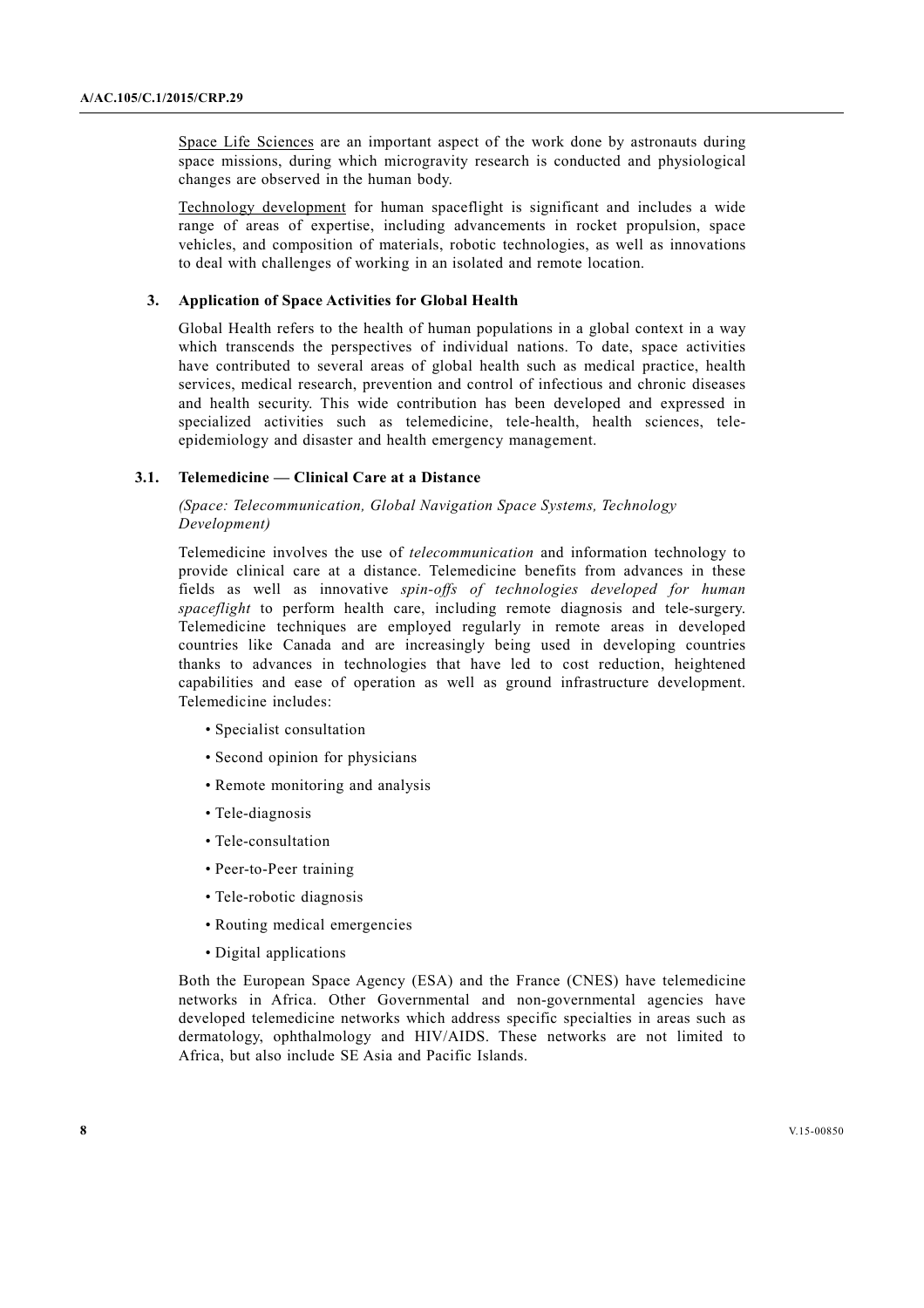In developing countries telemedicine is also used to provide medical support to health practitioners. It enables physicians to acquire a second opinion or specialty advice (i.e. cardio consultations) where none is locally available. In addition to these functions, clinical and bedside monitoring equipment developed based on advancements in technology for spaceflight (such as TEMUS developed in Germany) can be used to relay real time patient data for analysis and clinical decision making.

More recently, advances in space robotic technology have been applied to a variety of applications and fields. Relevant to this discussion are proven robotic surgery techniques (i.e. Canada's NeuroArm) and tele-robotic diagnosis (i.e. ultrasound scanning).

#### **3.2. Tele-Health**

## *(Space: Telecommunication, Global Navigation Space Systems)*

Tele-Health is defined as the use of telecommunication and information technologies to deliver a range of public health services, expertise and information, including health education, at a distance. Because of its broad reach, tele-health has the potential to make important changes in the delivery of health services and health education, particularly in developing countries. As health and clinical medicine are not distinct, there is definite overlap and synergy between the branches of tele-health and telemedicine.

Tele-Health currently has two major areas of focus:

- Professional training
- Community health education

Professional training includes both linkages between hospitals and universities and centres of excellence in other countries. Two examples of this are: (1) the Pan African Network connecting locations in Africa with centres in India and (2) RAFT a CNES program of tele-education and tele-consultation with over 18 countries in Africa.

Health education takes place both at the community level and for local, sometimes isolated, community health care workers. Providing information and training rapidly to those working at the front lines of health sectors can have immediate and extensive impact. Recent projects such as RAFT throughout Africa and a joint ESA/European Community project in sub-Saharan Africa as well as collaborations between World Health Organization and JAXA (Japanese Space Agency) in South East Asia demonstrate both the importance of collaboration and the benefits derived from tele-health.

# **3.3. Health Sciences**

# *(Space: Telecommunication, Space Life Sciences, Technology Development, Remote Sensing)*

Space Life Science Research (aboard the ISS and other spacecraft) has led to *knowledge and innovation* applicable to health issues on Earth. Remote Sensing contributes to knowledge of the environment and factors that influence global health.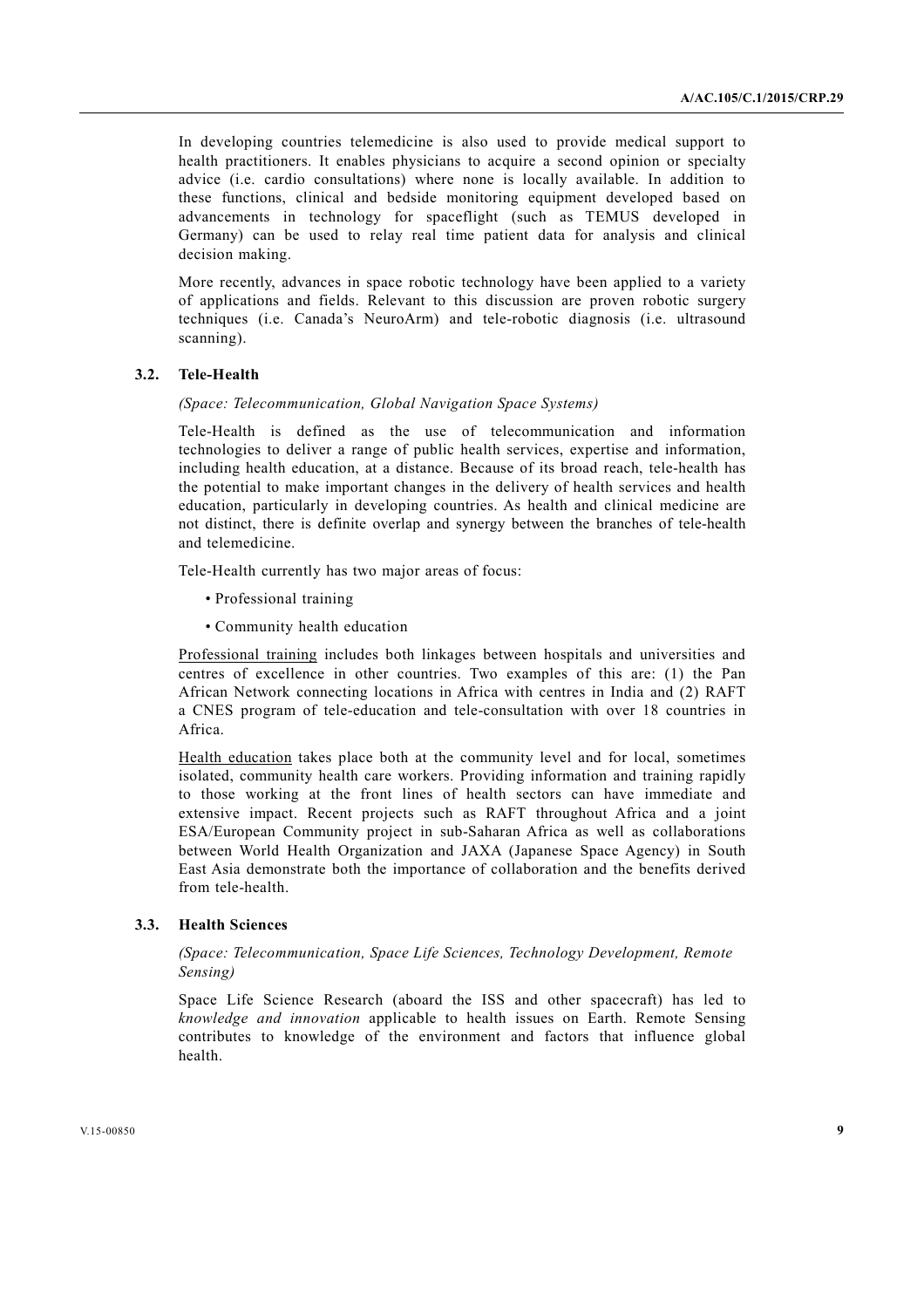Health Sciences include:

- Understanding and improving human health;
- Development of health-related technologies;
- Point of care medicine.

Understanding and Improving Human Health: Many aspects of physical adaptation to spaceflight are similar to changes in aging; including muscle and bone loss and cognitive changes. Research in space has led to advances in a numbers of areas of healthcare. Some examples include the testing of new drugs to counter bone loss in a much shorter time; new diagnostic procedures of both heart disease and high blood pressure and the identification of a genetic disorder, particularly common in young women, that causes fainting.

Health Technologies: Technologies developed for spaceflight have potential for application to health issues Earth. The isolated/remote location of astronauts working in outer space has encouraged the development of instruments to monitor the health of astronaut and allow remote diagnosis by physicians on the ground. The same technologies can be used to improve medical care in remote locations on Earth. Remote bedside and clinical monitors, for example TEMUS developed by DLR, are being used to relay patient data in real time to clinical specialists while diagnostic systems will assist isolated health workers in making correct diagnosis.

Robotic technology developed for the construction and maintenance of the ISS is now being applied to highly sophisticated tele-surgery robotics. Such technology is now being used to make previously impossible surgeries, possible (i.e. Neuro-Arm). Robotic ultrasound diagnostic procedures also show considerable promise by allowing highly skilled professionals to make diagnoses in remote locations.

## **3.4. Tele-Epidemiology**

# *(Space: Remote Sensing of the Earth and Atmosphere)*

Epidemiology is the study of the distribution and determinants of health-related states or events (including disease), and the application of this study to the control of diseases and other health problems . Tele-epidemiology applies the methods, technologies and techniques of satellite remote sensing and measurement to epidemiology and allows health issues to be addressed over larger areas and questions to be answered in shorter periods of time. There are two branches of teleepidemiology applications:

- Prediction of disease patterns throughout the World;
- Analysis of environmental factors affecting human health

Prediction of disease patterns throughout the world: Data from a number of different satellites can be combined with various in-situ data to help predicting climate and ecological conditions that indicate the presence of disease vectors in specific locations. NASA uses space satellite data to predict the possibility of new outbreaks of Malaria up to two weeks in advance in remote areas of Africa and South East Asia. Similar predictions are made for Dengue Fever and Rift Valley Fever. Recently, meningococcal meningitis was linked to dry conditions and high dust levels in specific parts of Africa. In this case, identifying high surface dust levels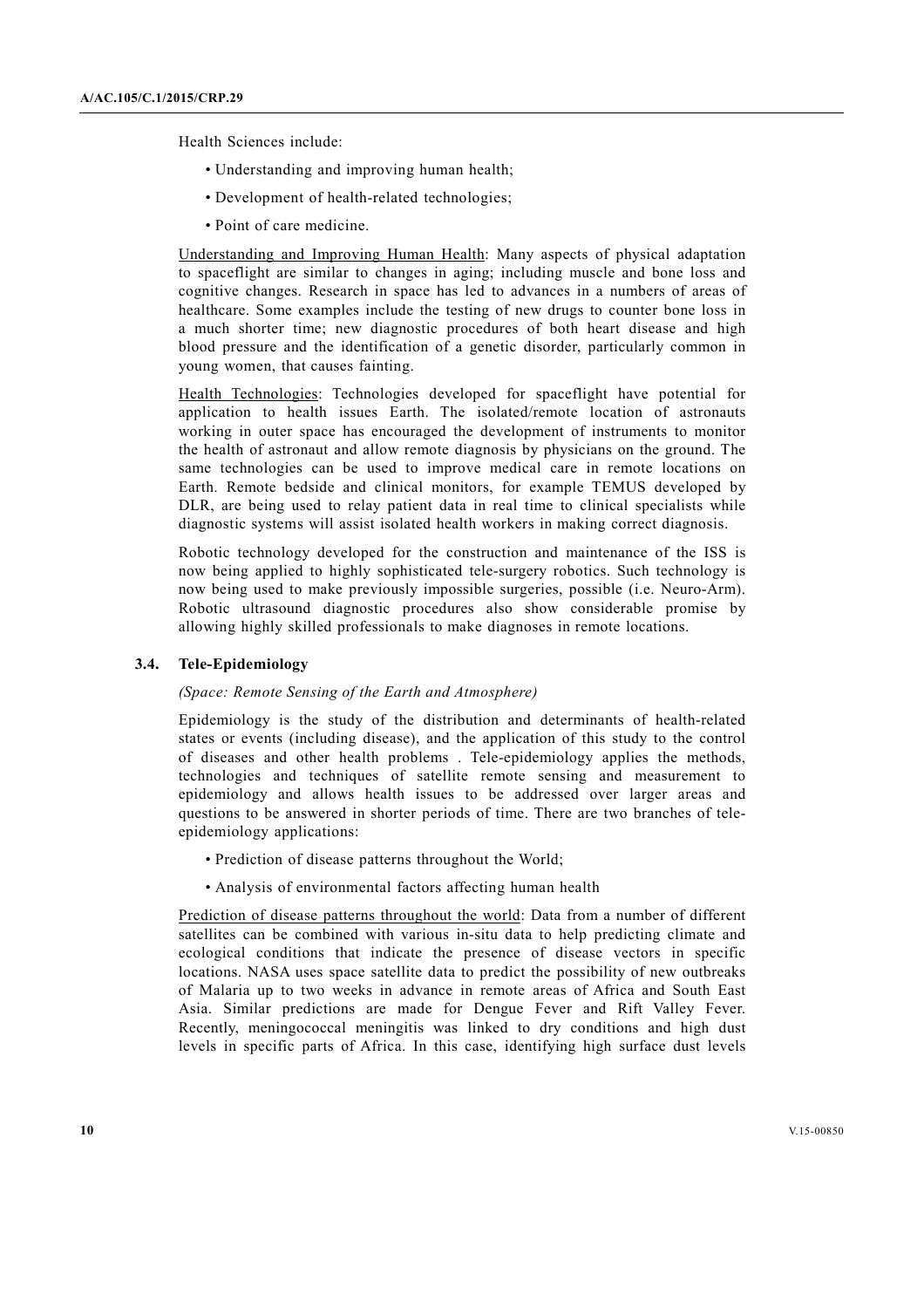would allow the prediction of outbreaks and allow for targeted vaccination. And in North and South America satellite determination of local ecology and temperature changes over large areas allow specialists to predict the potential introduction of vector borne diseases such as Lyme disease, Chikungunya and Dengue Fever; making it possible to alert health authorities and put control measures in place.

Environmental Factors Affecting Health: Satellites have been used to collect data on the state of the Earth's atmosphere for a long time. For example, ozone levels have been monitored regularly since 1978 and decreasing ozone levels are linked to increased UV radiation, more case of skin cancer and photochemical pollution which causes respiratory disease. More recent satellites measure small particulate material in the atmosphere as well as near surface NO2 levels. Such information can be collected and analysed for the entire globe rather than for only populated areas in developed countries. This allows specialists to predict a rise in environmentally related medical conditions around the world. Satellite data can also be used to monitor health of oceans and freshwater resources by identifying algal blooms that affect drinking water and indicate changes in water temperature and pollution levels.

It is important to note that remotely sensed data requires considerable processing and analysis before it can be applied to specific questions of global health. In addition to this, some types of satellite data remain expensive for potential user to acquire. Efforts are currently underway to make this data more widely available and provide the training required to interpret the data. NASA through the SERVIR program has established centers at five locations around the globe and JAXA is developing access programs for South East Asia and the Pacific Islands.

### **3.5. Disaster and Health Emergency Management**

#### *(Space: Telecommunication, Space Life Sciences, Space Technology, Remote Sensing)*

Space Technologies play a critical role in planning, executing and managing responses to disasters and health emergencies and, as indicated by emergence of the Global Health Security Initiative (2001) and the Global Health Security Agenda (2014), a disaster or health emergency in one part of the world can become a global health emergency. Disaster and medical emergency management calls upon all technologies and all other areas of space or global health and includes:

- Prediction of disasters (environment and disease)
- Support effective relief effort planning (maps, extent of disaster)
- Support coordinated and effective relief efforts on site (location identification, telecommunication, technology)

Prediction of disasters: Satellite data can be used to predict some disasters and health-related emergencies (*Tele-epidemiology*). For example remote monitoring of water levels can predict potential flood disasters and accompanying diseases such as Cholera.

Support effective relief effort planning: The area affected by a disaster can sometimes be visualized using satellite data, for example, the extent of landslides or large scale fires, such as forest or grass fires. *Global information systems* are used to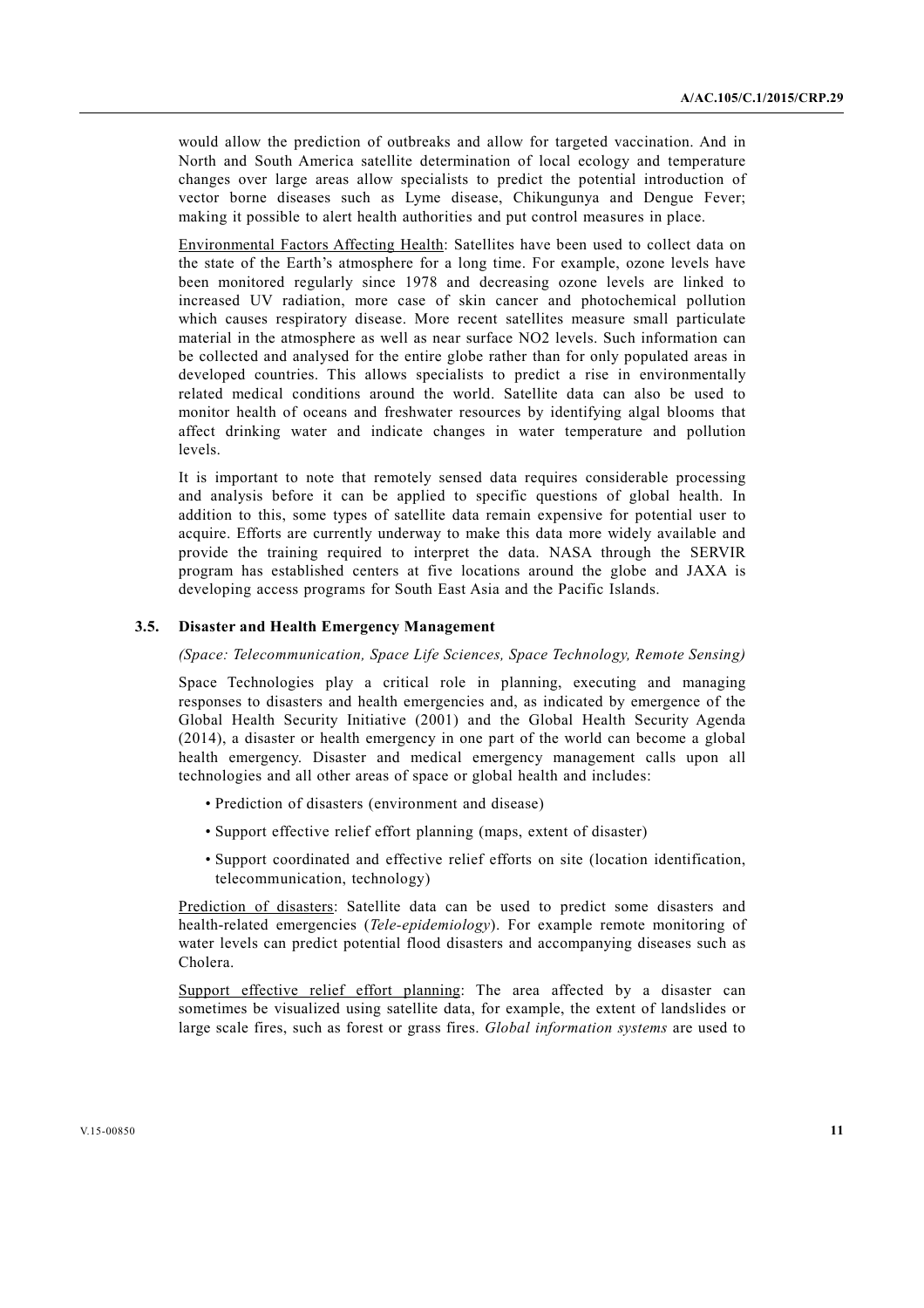develop maps of otherwise unmapped areas and can be used to support the development of action plans for response teams.

Support coordinated and effective relief efforts on site: Once teams are on the ground, knowing where they are and what they are doing is critical. *GPS technology* allows location of teams and personnel in a sometimes extremely chaotic environment and satellite communication allows coordination between team members and communication with major coordinating centres when no other form of communication is possible. *Telemedicine* techniques allow medical response teams to communicate with specialists, allowing experts to support an extended number of medical teams and actual patient data can be transmitted for further analysis allowing appropriate clinical decisions to be made and unexpected conditions to be diagnosed.

### **4. Conclusion**

This paper purports to describe the interaction of space and global health. High level definitions for space activities and areas of global health have been proposed. As illustrated, several space technologies and capacities contribute to one or many aspects of health, generating significant benefits.

To access those benefits and incite further progress, it is necessary to access and master the corresponding space capacities.

Further work of the STSC could be organized along the activity areas indicated in this paper to further clarify existing capacities and applications with the goal of describing the conditions and future steps necessary to their full implementation and operation.